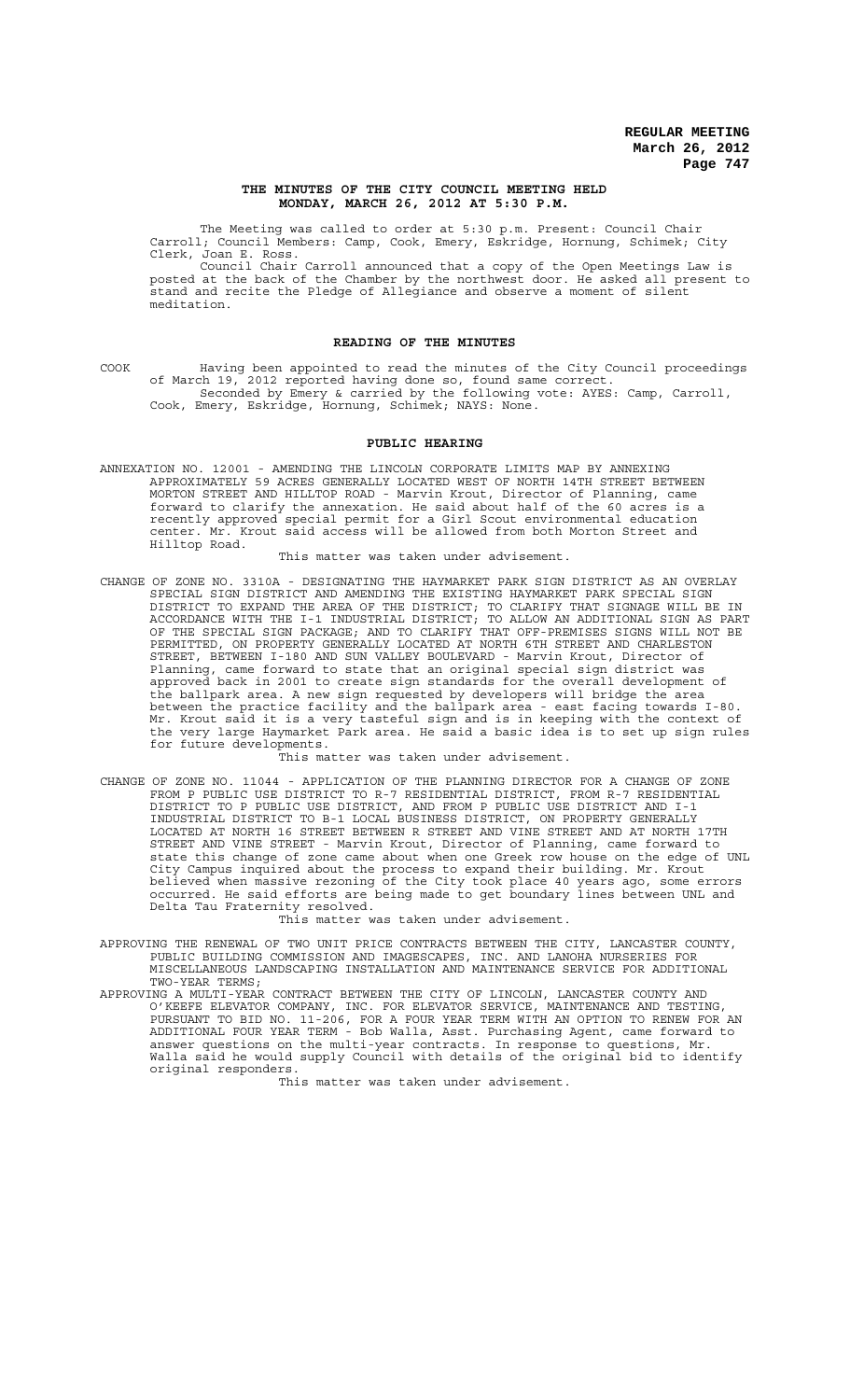# **COUNCIL ACTION**

#### **REPORTS OF CITY OFFICERS**

APPOINTING MARK LONG TO THE FIRE SPRINKLER AND CHEMICAL EXAMINING BOARD FOR A TERM EXPIRING NOVEMBER 24, 2013 - CLERK read the following resolution, introduced by<br>Adam Hornung, who moved its adoption: Adam Hornung, who moved its adoption:<br>A-86732 BE IT RESOLVED by the City Cour

A-86732 BE IT RESOLVED by the City Council of the City of Lincoln, Nebraska: That the appointment of Mark Long to the Fire Sprinkler and Chemical Examining Board for a term expiring November 24, 2013 is hereby approved.

Introduced by Adam Hornung

Seconded by Emery & carried by the following vote: AYES: Camp, Carroll, Cook, Emery, Eskridge, Hornung, Schimek; NAYS: None.

REAPPOINTING JIM MCKEE, TIM FRANCIS AND GREG MUNN TO THE HISTORIC PRESERVATION COMMISSION FOR TERMS EXPIRING APRIL 15, 2015 - CLERK read the following resolution, introduced by Adam Hornung, who moved its adoption:

A-86733 BE IT RESOLVED by the City Council of the City of Lincoln, Nebraska: That the reappointment of Jim McKee, Tim Francis and Greg Munn to the Historic Preservation Commission for terms expiring April 15, 2015 is hereby approved.

Introduced by Adam Hornung Seconded by Emery & carried by the following vote: AYES: Camp, Carroll, Cook, Emery, Eskridge, Hornung, Schimek; NAYS: None.

RESOLUTION APPROVING THE CITY OF LINCOLN'S INVESTMENT ACTIVITY REPORT FROM THE CITY TREASURER FOR THE FISCAL YEAR 2010-2011 - CLERK read the following resolution, introduced by DiAnna Schimek.

EMERY Moved its adoption:

A-86734 BE IT HEREBY RESOLVED BY THE CITY COUNCIL of the City of Lincoln, Nebraska:

That the Investment Activity report and attached list of investments be confirmed and approved, and the City Treasurer is hereby directed to hold said investments until maturity unless otherwise directed by the City Council. Introduced by DiAnna Schimek

Seconded by Camp & carried by the following vote: AYES: Camp, Carroll, Cook, Emery, Eskridge, Hornung, Schimek; NAYS: None.

- LINCOLN WATER & WASTEWATER SYSTEM RECAPITULATION OF DAILY CASH RECEIPTS FOR THE MONTH OF FEBRUARY, 2012 - CLERK presented said report which was placed on file in the Office of the City Clerk. **(8-71)**
- CLERK'S LETTER AND MAYOR'S APPROVAL OF RESOLUTIONS AND ORDINANCES PASSED BY THE CITY COUNCIL ON MARCH 12, 2012 - CLERK presented said report which was placed on file in the Office of the City Clerk. **(27-1)**

## **PETITIONS & COMMUNICATIONS**

REFERRALS TO THE PLANNING DEPARTMENT:

Special Permit No. 12006 - Requested by the Lancaster County Agricultural Society, Inc. for the excavation of soil on property generally located at N. 84th Street and Havelock Avenue.<br>Special Permit No. 12007 - Reque - Requested by Olsson Associates, Cedar Cove Townhomes Community Unit Plan, for approximately 12 lots with 12 dwelling units with a waiver request to reduce the rear yard setback for decks on Lots 1-10, Block 3, on property generally located at N. 91st Street and Leighton Avenue. Special Permit No. 12008 - Requested by Doug Daize for the sale of alcohol for consumption on and off the premises on property generally located at S. 48th Street and Van Dorn Street (2548 S. 48th Street).

PLACED ON FILE IN THE OFFICE OF THE CITY CLERK:

Waiver No. 11025 to Final Plat No. 99039 approved by the Planning Director on March 13, 2012 requested by Quin-C, Inc. for a waiver to extend the time for two years to install the required paving in Crosscut Lane in Black Forest Estates Addition. The improvements shall be completed by March 13, 2014. Property is generally located at S. 62nd St. and Old Cheney Road.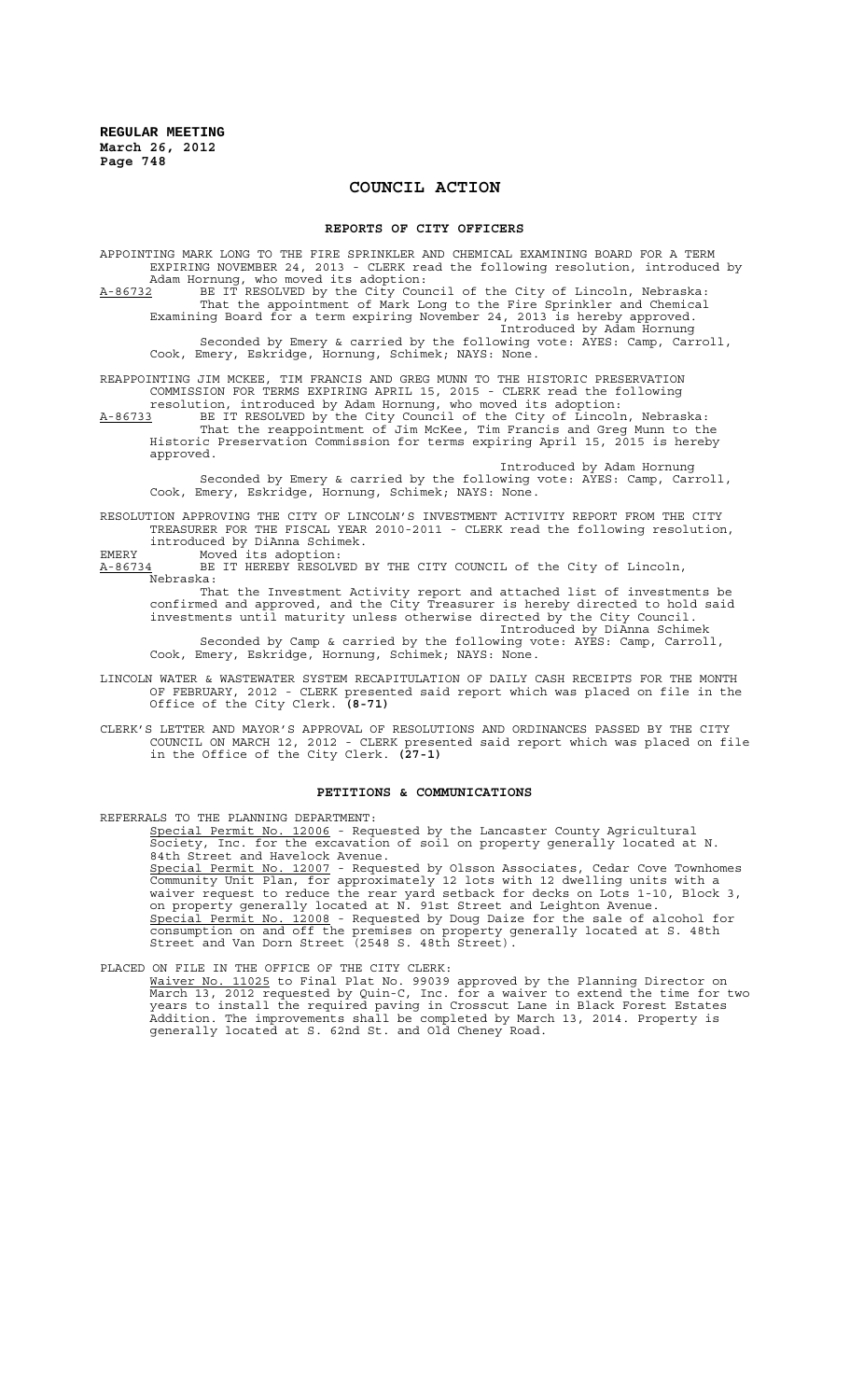Waiver No. 11013 to Final Plat No. 04093 approved by the Planning Director on March 14, 2012 requested by Manzitto, Inc. for a waiver to extend the time for two years to install the required sidewalks and street trees in Himark Estates 9th Addition. The improvements shall be completed by March 14, 2014. Property is generally located at S. 90th St. and Old Cheney Road.

## **MISCELLANEOUS REFERRALS - NONE**

# **LIQUOR RESOLUTIONS - NONE**

# **ORDINANCES - 2ND READING & RELATED RESOLUTIONS (as required)**

- ANNEXATION NO. 12001 AMENDING THE LINCOLN CORPORATE LIMITS MAP BY ANNEXING APPROXIMATELY 59 ACRES GENERALLY LOCATED WEST OF NORTH 14TH STREET BETWEEN MORTON STREET AND HILLTOP ROAD - CLERK read an ordinance, introduced by Adam Hornung, annexing and including the below described land as part of the City of Lincoln, Nebraska and amending the Corporate Limits Map attached to and made a part of Ordinance No. 18208, to reflect the extension of the corporate limits boundary of the City of Lincoln, Nebraska established and shown thereon, the second time.
- CHANGE OF ZONE NO. 3310A DESIGNATING THE HAYMARKET PARK SIGN DISTRICT AS AN OVERLAY SPECIAL SIGN DISTRICT AND AMENDING THE EXISTING HAYMARKET PARK SPECIAL SIGN DISTRICT TO EXPAND THE AREA OF THE DISTRICT; TO CLARIFY THAT SIGNAGE WILL BE IN ACCORDANCE WITH THE I-1 INDUSTRIAL DISTRICT; TO ALLOW AN ADDITIONAL SIGN AS PART OF THE SPECIAL SIGN PACKAGE; AND TO CLARIFY THAT OFF-PREMISES SIGNS WILL NOT BE PERMITTED, ON PROPERTY GENERALLY LOCATED AT NORTH 6TH STREET AND CHARLESTON STREET, BETWEEN I-180 AND SUN VALLEY BOULEVARD - CLERK read an ordinance, introduced by Adam Hornung, designating the Haymarket Park Sign District as an Overlay Special Sign District on property generally located at North 6th Street and Charleston Street, between I-180 and Sun Valley Boulevard, in accordance with the provisions of §27.69.300 of the Lincoln Municipal Code and adopting special criteria for signs in said district, the second time.
- CHANGE OF ZONE NO. 11044 APPLICATION OF THE PLANNING DIRECTOR FOR A CHANGE OF ZONE FROM P PUBLIC USE DISTRICT TO R-7 RESIDENTIAL DISTRICT, FROM R-7 RESIDENTIAL DISTRICT TO P PUBLIC USE DISTRICT, AND FROM P PUBLIC USE DISTRICT AND I-1 INDUSTRIAL DISTRICT TO B-1 LOCAL BUSINESS DISTRICT, ON PROPERTY GENERALLY LOCATED AT NORTH 16 STREET BETWEEN R STREET AND VINE STREET AND AT NORTH 17TH STREET AND VINE STREET - CLERK read an ordinance, introduced by Adam Hornung, amending the Lincoln Zoning District Maps adopted by reference and made a part of Title 27 of the Lincoln Municipal Code, pursuant to Section 27.05.020 of the Lincoln Municipal Code, by changing the boundaries of the districts established and shown thereon, the second time.

#### **PUBLIC HEARING - RESOLUTIONS**

ACCEPTING THE REPORT OF NEW AND PENDING CLAIMS AGAINST THE CITY AND APPROVING DISPOSITION OF CLAIMS SET FORTH FOR THE PERIOD OF MARCH 1 - 15, 2012 - CLERK read the following resolution, introduced by Adam Hornung, who moved its adoption:

A-86735 BE IT RESOLVED by the City Council of the City of Lincoln, Nebraska: That the claims listed in the attached report, marked as Exhibit "A", dated March 15, 2012, of various new and pending tort claims filed against the City of Lincoln with the Office of the City Attorney or the Office of the City Clerk, as well as claims which have been disposed of, are hereby received as required by Neb. Rev. Stat. § 13-905 (Reissue 1997). The dispositions of claims by the Office of the City Attorney, as shown by the attached report, are hereby approved:

DENIED CLAIMS CONTROL CONTROL ALLOWED SETTLED CLAIMS

None Jill Clarey \$2,059.21 The City Attorney is hereby directed to mail to the various claimants listed herein a copy of this resolution which shows the final disposition of their claim.

Introduced by Adam Hornung Seconded by Emery & carried by the following vote: AYES: Camp, Carroll, Cook, Emery, Eskridge, Hornung, Schimek; NAYS: None.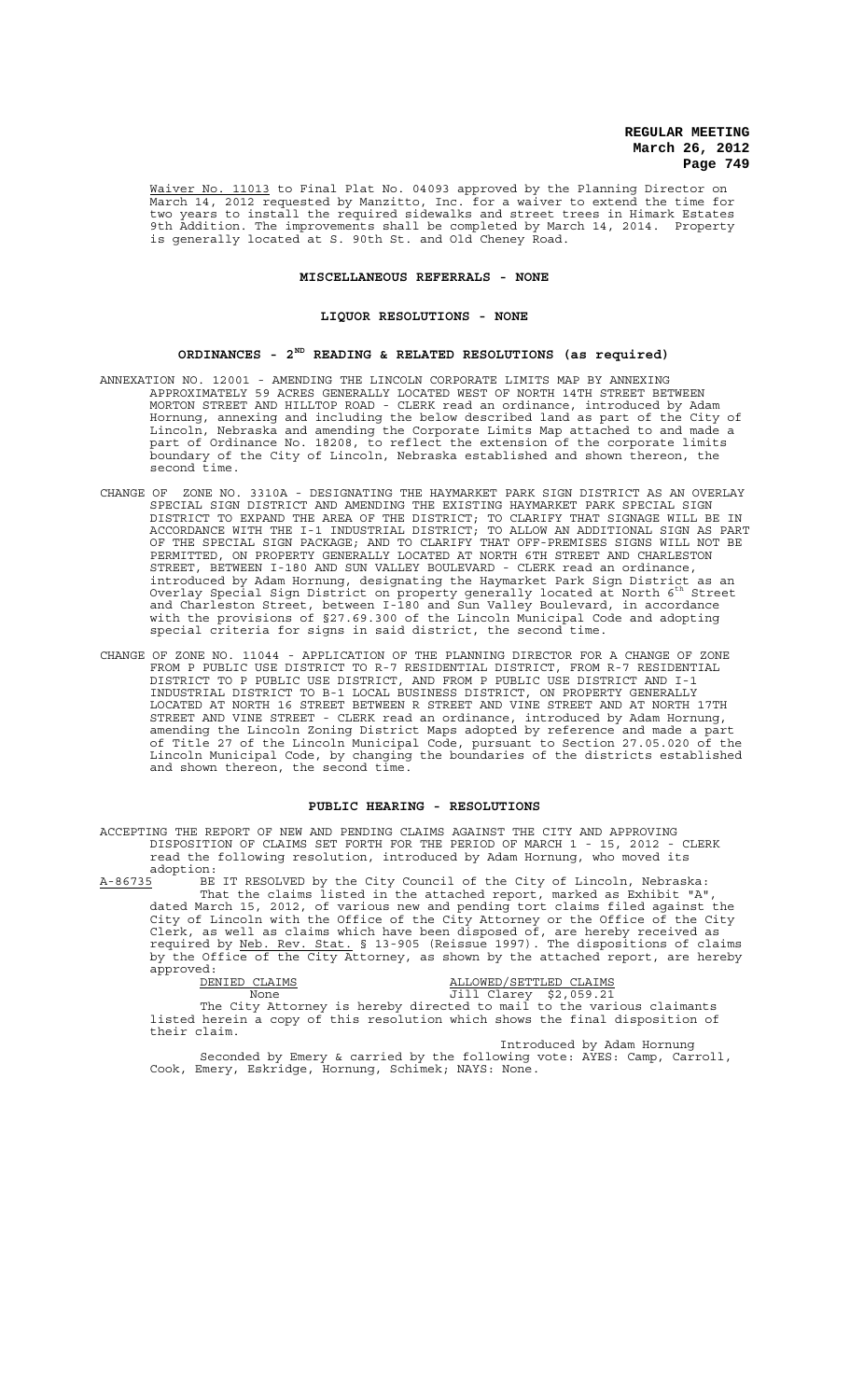APPROVING THE RENEWAL OF TWO UNIT PRICE CONTRACTS BETWEEN THE CITY, LANCASTER COUNTY, PUBLIC BUILDING COMMISSION AND IMAGESCAPES, INC. AND LANOHA NURSERIES FOR MISCELLANEOUS LANDSCAPING INSTALLATION AND MAINTENANCE SERVICE FOR ADDITIONAL TWO-YEAR TERMS - CLERK read the following resolution, introduced by Adam Hornung, who moved its adoption:<br>A-86736 WHEREAS, on April 5, 2010,

,, will moved for an pressive.<br>WHEREAS, on April 5, 2010, the City adopted Resolution No. A-85801 approving two Unit Price Contracts between the City, Lancaster County, Public Building Commission and Lanoha Nurseries and ImageScapes, Inc. for miscellaneous landscaping installation and maintenance service for two-year terms with options to renew each contract for one additional two-year term; and

WHEREAS, the City desires to exercise its option to renew each of the contracts for one additional two-year term.

NOW, THEREFORE, BE IT RESOLVED by the City Council of the City of Lincoln, Nebraska:

That renewal of the two attached Unit Price Contracts between the City of Lincoln, Lancaster County, the Lincoln Lancaster County Public Building Commission and Lanoha Nurseries and ImageScapes, Inc., for miscellaneous landscaping installation and maintenance service, for two-year terms, upon the terms as set forth in said contracts, are hereby approved and the Mayor is authorized to execute the same on behalf of the City of Lincoln. Introduced by Adam Hornung

Seconded by Emery & carried by the following vote: AYES: Camp, Carroll, Cook, Emery, Eskridge, Hornung, Schimek; NAYS: None.

APPROVING A MULTI-YEAR CONTRACT BETWEEN THE CITY OF LINCOLN, LANCASTER COUNTY AND O'KEEFE ELEVATOR COMPANY, INC. FOR ELEVATOR SERVICE, MAINTENANCE AND TESTING, PURSUANT TO BID NO. 11-206, FOR A FOUR YEAR TERM WITH AN OPTION TO RENEW FOR AN ADDITIONAL FOUR YEAR TERM - CLERK read the following resolution, introduced by Adam Hornung. EMERY Moved its adoption:

A-86737 BE IT RESOLVED by the City Council of the City of Lincoln, Nebraska: That the multi-year contract between the City of Lincoln, Lancaster County and O'Keefe Elevator Company, Inc. for elevator service, maintenance and testing, pursuant to RFP Bid No. 11-206, for a four year term with the option to renew for one additional four year term, in accordance with the terms and conditions contained in said contract, is hereby approved and the Mayor is authorized to execute the same on behalf of the City of Lincoln.

Introduced by Adam Hornung Seconded by Camp & carried by the following vote: AYES: Camp, Carroll, Cook, Emery, Eskridge, Schimek; NAYS: None; ABSTAIN: Hornung.

APPROVING AN ADVERTISING AGREEMENT BETWEEN SMG, AS AGENT FOR THE CITY OF LINCOLN PERSHING MUNICIPAL AUDITORIUM, AND PRESCOTT VENTURES INC. DBA JIMMY JOHN'S FOR ADVERTISING ON ELECTRONIC SIGNS AT PERSHING AUDITORIUM FOR A TWO YEAR TERM - CLERK read the following resolution, introduced by Adam Hornung, who moved its adoption:<br>A-86738 WH

WHEREAS, the City of Lincoln owns and operates Pershing Municipal Auditorium located at 226 Centennial Mall South in Lincoln, Nebraska; and

WHEREAS, two exterior animated programmable electronic message systems, one interior animated programmable electronic message system, a four-sided scoreboard in the main arena, and lobby signage are located at said auditorium; and

WHEREAS, Jimmy John's, 101 North 14th Street, Suite 2, Lincoln, NE 68508, wishes to acquire the right to display advertisements on said message systems and the City is willing to grant certain advertising rights to Jimmy John's. NOW, THEREFORE, BE IT RESOLVED by the City Council of the City of Lincoln, Nebraska:

That the Advertising Agreement, which is attached hereto marked as Attachment "A" and made a part hereof by reference, by and between the City of Lincoln dba Pershing Municipal Auditorium and Jimmy John's, under which Jimmy John's is granted certain interior and exterior advertising rights at Pershing Municipal Auditorium for a two-year period upon the terms and conditions as set forth in said Agreement is hereby approved and the Mayor is authorized to execute the same on behalf of the City.

The City Clerk is directed to transmit one fully executed copy of said Advertising Agreement to Thomas Lorenz, Manager of Pershing Municipal Auditorium, and one fully executed copy to Jimmy John's, Attn: Brian Giles, 101 North 14th Street, Suite 2, Lincoln, NE 68508.

Introduced by Adam Hornung Seconded by Emery & carried by the following vote: AYES: Camp, Carroll, Cook, Emery, Eskridge, Hornung, Schimek; NAYS: None.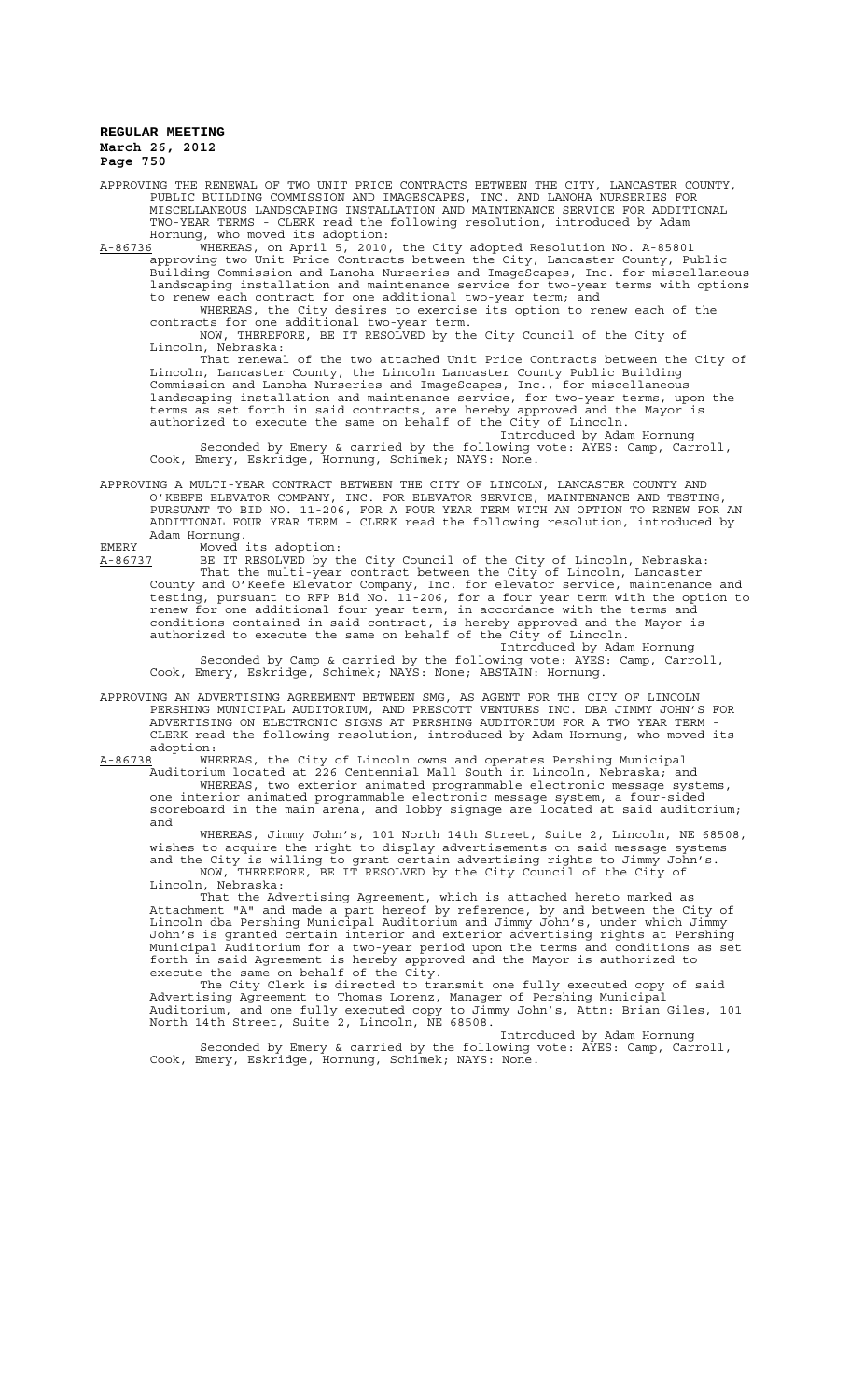APPROVING AN ADVERTISING AGREEMENT BETWEEN SMG, AS AGENT FOR THE CITY OF LINCOLN PERSHING MUNICIPAL AUDITORIUM, AND LINPEPCO FOR ADVERTISING ON ELECTRONIC SIGNS AT PERSHING AUDITORIUM FOR A TWO YEAR TERM - CLERK read the following resolution, introduced by Adam Hornung, who moved its adoption:

A-86739 WHEREAS, the City of Lincoln owns and operates Pershing Municipal

 Auditorium located at 226 Centennial Mall South in Lincoln, Nebraska; and WHEREAS, two exterior animated programmable electronic message systems, one interior animated programmable electronic message system, and one hung area scoreboard are located at said auditorium; and

WHEREAS, LINPEPCO Partnership, 1901 Windhoek Drive, Lincoln, NE 68512, wishes to acquire the right to display advertisements on said message systems and the City is willing to grant certain advertising rights to LINPEPCO.

NOW, THEREFORE, BE IT RESOLVED by the City Council of the City of Lincoln, Nebraska:

That the Advertising Agreement, which is attached hereto marked as Attachment "A" and made a part hereof by reference, by and between the City of Lincoln dba Pershing Municipal Auditorium and LINPEPCO Partnership, under which LINPEPCO is granted certain interior and exterior advertising rights at Pershing Municipal Auditorium for a two-year period upon the terms and conditions as set forth in said Agreement is hereby approved and the Mayor is authorized to execute the same on behalf of the City.

The City Clerk is directed to transmit one fully executed copy of said Advertising Agreement to Thomas Lorenz, Manager of Pershing Municipal Auditorium, and one fully executed copy to LINPEPCO Partnership, Attn: David Woll, 1901 Windhoek Drive Lincoln, NE 68512.

Introduced by Adam Hornung Seconded by Emery & carried by the following vote: AYES: Camp, Carroll, Cook, Emery, Eskridge, Hornung, Schimek; NAYS: None.

## **ORDINANCES - 3RD READING & RELATED RESOLUTIONS (as required)**

ANNEXATION NO. 11004 - AMENDING ORDINANCE NO. 19672 PASSED ON FEBRUARY 6, 2012 TO CORRECT THE LEGAL DESCRIPTION REGARDING THE ANNEXATION OF APPROXIMATELY 418 ACRES OF PROPERTY GENERALLY LOCATED AT NORTH 48TH STREET, NORTH OF SUPERIOR STREET, TO CONFORM WITH THE LEGAL DESCRIPTION TO THE CORPORATE LIMITS MAP ATTACHED TO ORDINANCE NO. 19672 - CLERK read an ordinance, introduced by Carl Eskridge, amending Ordinance No. 19672, passed by the City Council of the City of Lincoln, Nebraska, on February 6, 2012 to correct the legal description regarding the annexation of approximately 418 acres of property generally located at North 48th Street, north of Superior Street, to conform the legal description to the Corporate Limits Map amendment shown on Attachment "A" to Ordinance No. 19672, the third time.

ESKRIDGE Moved to pass the ordinance as read.

Seconded by Emery & carried by the following vote: AYES: Camp, Carroll, Cook, Emery, Eskridge, Hornung, Schimek; NAYS: None.

The ordinance, being numbered **#19691**, is recorded in Ordinance Book #27, Page .

APPROVING THE WEST HAYMARKET REDEVELOPMENT AGREEMENT BETWEEN TDP PHASE ONE LLC AND THE<br>CITY RELATING TO THE REDEVELOPMENT OF PROPERTY GENERALLY LOCATED BETWEEN 7TH AND CITY RELATING TO THE REDEVELOPMENT OF PROPERTY GENERALLY LOCATED BETWEEN 7TH AND THE FUTURE PINNACLE ARENA DRIVE, AND Q AND R STREETS. (RELATED ITEMS: 12R-39, 12R-40, 12R-41) (ACTION DATE: 3/26/12) - CLERK read the following resolution, introduced by Carl Eskridge, who moved its adoption:

A-86740 BE IT RESOLVED by the City Council of the City of Lincoln, Nebraska: That the attached West Haymarket Redevelopment Agreement between the City of Lincoln and TDP Phase One LLC, relating to the redevelopment of property generally located between 7th and the future Pinnacle Arena Drive, and Q and R Streets, upon the terms and conditions set forth in said Redevelopment Agreement, which is attached hereto marked as Attachment "A", is hereby approved and the Mayor is authorized to execute the same on behalf of the City of Lincoln.

The City Clerk is directed to transmit one fully executed original of said Agreement to Hallie Salem, Urban Development Department, for transmittal to TDP Phase One LLC.

Introduced by Carl Eskridge Seconded by Schimek & carried by the following vote: AYES: Carroll, Cook, Emery, Eskridge, Hornung, Schimek; NAYS: None; ABSTAIN: Camp.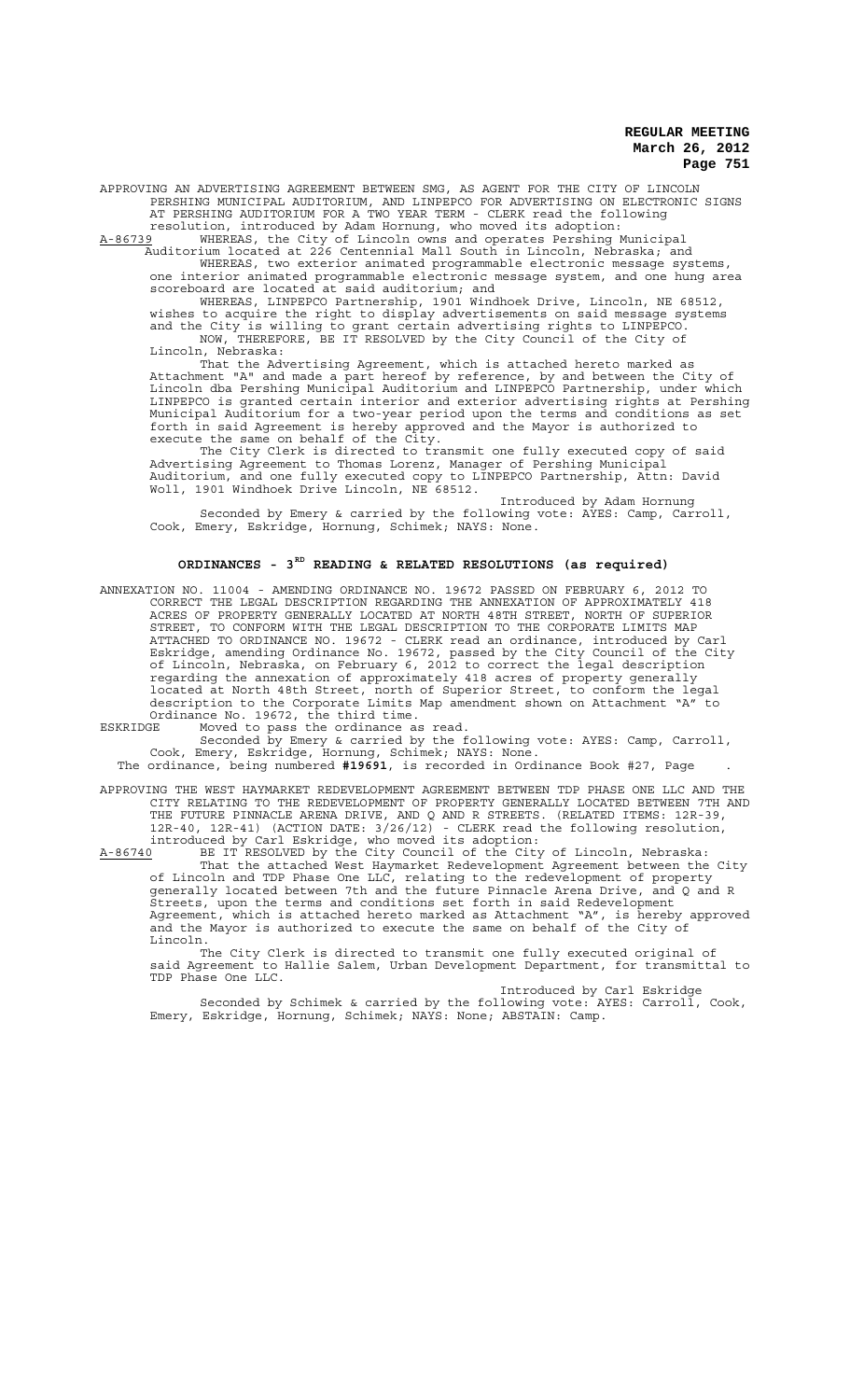AMENDING THE FY 11/12 CIP TO AUTHORIZE AND APPROPRIATE \$7,385,000 IN TIF FUNDS FOR THE WEST HAYMARKET REDEVELOPMENT PROJECT GENERALLY LOCATED BETWEEN 7TH AND THE FUTURE PINNACLE ARENA DRIVE, AND Q AND R STREETS. (RELATED ITEMS: 12R-39, 12R-40, 12R-41) (ACTION DATE: 3/26/12) - CLERK read the following resolution, introduced by Carl Eskridge, who moved its adoption:

A-86741 WHEREAS, Resolution No. A-86471, adopted by the City Council of Lincoln, Nebraska on August 22, 2011, adopted the fiscal year 2011-2012 annual budget for the City of Lincoln and further adopted the Capital Improvement Program attached to Resolution No. A-86471 as Schedule No. 5; and

WHEREAS, Resolution No. A-86471 appropriated all money received or to be received from the County of Lancaster, the State of Nebraska, or the United States, as well as from any grants, donations, or contributions received for public purposes and the interest thereon notwithstanding any sum limitation set forth in the annual budget; and

WHEREAS, Resolution No. A-84603, adopted by the City Council for the City of Lincoln, approved the West Haymarket Redevelopment Project as an approved project within the Lincoln Center Redevelopment Plan; and

WHEREAS, a capital improvement project for the West Haymarket Redevelopment Project was not included within Schedule No. 5 of the Annual Budget as a capital improvement project to be funded in fiscal year 2011-2012; and

WHEREAS, the City desires to amend the first year (2011-2012) of the Fiscal Year 2011/2012 – 2016/2017 Six Year Capital Improvement Program (CIP) to establish a project for the West Haymarket Redevelopment Project, and establish appropriations for that project; and

WHEREAS, Article IX-B Section 7 of the Lincoln City Charter states that, "The [city] council shall not appropriate any money in any budget for any capital improvements project unless and until the conformity or non-conformity of the project has been reported on by the Planning Department by special report or in connection with the Capital Improvements Programming process." The Charter definition of "Planning Department" includes the Planning Commission; and

WHEREAS, the Lincoln City-Lancaster County Planning Commission has reviewed the West Haymarket Redevelopment Project as a capital improvement project for conformity or nonconformity with the Comprehensive Plan as part of the review of the Lincoln Center Redevelopment Plan approved by Resolution No. A-84603; and

WHEREAS, the Planning Commission found the proposed Redevelopment Project to be in conformity with the Comprehensive Plan. NOW, THEREFORE, BE IT RESOLVED by the City Council of the City of

Lincoln, Nebraska: That the implementation of the West Haymarket Redevelopment Project to

construct 92,500 square feet of residential units, 15,000 square feet of office space, 49,000 square feet of retail space (Residential, Retail and Office Improvements) and an approximately 110 room hotel with first floor retail and two upper floors of residential or office space (Hotel Improvements) on property<br>generally located between 7<sup>th</sup> Street and the future Pinnacle Arena Drive and R Street and Q Street in the West Haymarket, is hereby established as a capital improvement project within the Capital Improvement Program.

BE IT FURTHER RESOLVED that the Capital Improvement Program on Schedule 5 of Resolution No. A-86471 be amended by adding the TDP - West Haymarket Redevelopment Project to the Urban Development Department's list of capital improvement projects on Schedule 5.

BE IT FURTHER RESOLVED that the City Council hereby appropriates and directs the Finance Director to make the necessary adjustments to the annual budget to designate \$7,385,000 from Tax Increment Financing for this West Haymarket Redevelopment Project.

Introduced by Carl Eskridge Seconded by Emery & carried by the following vote: AYES: Carroll, Cook, Emery, Eskridge, Hornung, Schimek; NAYS: None; ABSTAIN: Camp.

AUTHORIZING THE ISSUANCE OF TAX ALLOCATION BONDS IN AN AMOUNT NOT TO EXCEED \$7,385,000 FOR THE CITY OF LINCOLN WEST HAYMARKET REDEVELOPMENT PROJECT IN DOWNTOWN LINCOLN (RELATED ITEMS: 12R-39, 12R-40, 12R-41) (ACTION DATE: 3/26/12) - CLERK read an ordinance, introduced by Carl Eskridge, authorizing and providing for the issuance of City of Lincoln, Nebraska Tax Allocation Bonds, Notes or other obligations, in one or more taxable or tax-exempt series, in an aggregate principal amount not to exceed \$7,385,000 for the purpose of (1) paying the costs of acquiring, purchasing, constructing, reconstructing, improving, extending, rehabilitating, installing, equipping, furnishing and completing certain public improvements within the City's West Haymarket Redevelopment project area, including acquiring any real estate and/or interests in real estate in connection therewith, and (2) paying the costs of issuance thereof; prescribing the form and certain details of the Bonds, Notes or other obligations; pledging certain tax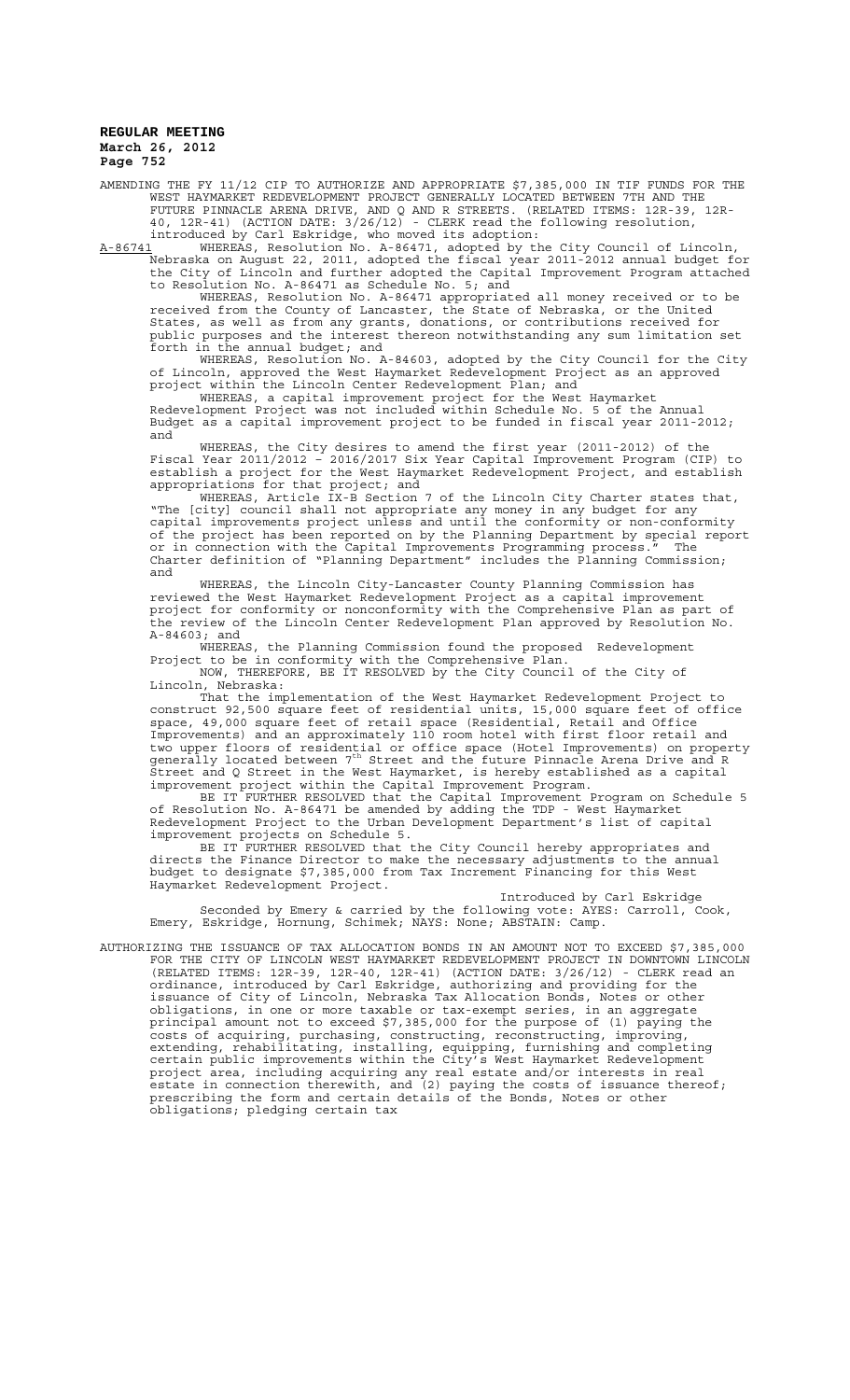revenue and other revenue to the payment of the principal of and interest on the Bonds, Notes or other obligations as the same become due; limiting payment of the Bonds, Notes or other obligations to such tax revenues; creating and establishing funds and accounts; delegating, authorizing and directing the Finance Director to exercise his independent discretion and judgment in determining and finalizing certain terms and provisions of the Bonds, Notes or other obligations not specified herein; taking other actions and making other covenants and agreements in connection with the foregoing; and related matters, the third time.<br>ESKRIDGE Moved to

ESKRIDGE Moved to pass the ordinance as read.

Seconded by Emery & carried by the following vote: AYES: Carroll, Cook, Emery, Eskridge, Hornung, Schimek; NAYS: None; ABSTAIN: Camp. The ordinance, being numbered **#19692**, is recorded in Ordinance Book #27, Page .

# **ORDINANCES - 1ST READING & RELATED RESOLUTIONS (as required)**

- AUTHORIZING THE ISSUANCE, SALE AND DELIVERY OF WATER REVENUE REFUNDING BONDS OF THE CITY OF LINCOLN, NEBRASKA IN AN AMOUNT NOT TO EXCEED \$13,000,000 TO REFUND OUTSTANDING WATER REVENUE BONDS OF THE CITY AND RELATED MATTERS - CLERK read an ordinance, introduced by DiAnna Schimek, Fourth Series Ordinance adopted under and pursuant to Ordinance No. 18088 authorizing the issuance of Water Revenue Refunding Bonds, Series 2012, of the City of Lincoln, Nebraska in a principal amount not to exceed thirteen million dollars (\$13,000,000); fixing in part and providing for the fixing in part of the details of the Bonds; providing for the sale of the Bonds and the application of the proceeds thereof; authorizing the execution and delivery of certain documents and taking other action in connection with the foregoing; and related matters, the first time.
- AUTHORIZING THE ISSUANCE, SALE AND DELIVERY OF SANITARY SEWER REVENUE REFUNDING BONDS OF THE CITY OF LINCOLN, NEBRASKA IN AN AMOUNT NOT TO EXCEED \$44,000,000 TO REFUND OUTSTANDING SANITARY SEWER REVENUE BONDS OF THE CITY AND RELATED MATTERS - CLERK read an ordinance, introduced by DiAnna Schimek, Fourth Series Ordinance adopted under and pursuant to Ordinance No. 18171 authorizing the issuance of Sanitary Sewer Revenue Refunding Bonds, Series 2012, of the City of Lincoln, Nebraska in a principal amount not to exceed forty-four million dollars (\$44,000,000); fixing in part and providing for the fixing in part of the details of the Bonds; providing for the sale of the Bonds and the application of the proceeds thereof; authorizing the execution and delivery of certain documents and taking other action in connection with the foregoing; and related matters, the first time.
- AMENDING THE PAY SCHEDULE FOR A CERTAIN EMPLOYEE GROUP BY CREATING THE CLASSIFICATIONS<br>OF "FIREFIGHTER PARAMEDIC," "FIREFIGHTER" AND "FIRE APPARATUS OPERATION" CLERK OF "FIREFIGHTER PARAMEDIC," "FIREFIGHTER" AND "FIRE APPARATUS OPERATION" - CLERK read an ordinance, introduced by DiAnna Schimek, amending Section 1 of Ordinance No. 18970 passed August 6, 2007, relating to the pay schedules of employees whose classifications are assigned to the pay range which is prefixed by the letter "F," by creating the job classifications of "Firefighter Paramedic (2080 Hours)," "Firefighter (2080 Hours)," and "Fire Apparatus Operator (2080 Hours)," the first time.
- APPROVING AMENDMENT NO. 3 TO THE WOODLANDS AT YANKEE HILL CONDITIONAL ANNEXATION AND ZONING AGREEMENT BETWEEN LEWIS-STAROSTKA, INC., 3AP-SE, LLC, MIDWEST NET LEASE INVESTORS-SE, LLC, CALRUBY, LLC, AND THE CITY OF LINCOLN, NEBRASKA TO DEFER THE TIMING OF CONSTRUCTION OF THE YANKEE HILL ROAD ARTERIAL STREET IMPACT FEE FACILITY IMPROVEMENTS ON PROPERTY GENERALLY LOCATED AT SOUTH 84TH STREET AND YANKEE HILL ROAD FROM DECEMBER 31,2012 TO DECEMBER 31, 2014 (RELATED ITEMS: 12R-54, 12-28, 12-29) (ACTION DATE: 4/9/12)
- ANNEXATION NO. 11005 AMENDING THE LINCOLN CORPORATE LIMITS MAP BY ANNEXING APPROXIMATELY 36 ACRES GENERALLY LOCATED SOUTHEAST OF THE INTERSECTION OF SOUTH 70TH STREET AND YANKEE HILL ROAD (RELATED ITEMS: 12R-54, 12-28, 12-29) (ACTION DATE: 4/9/12) - CLERK read an ordinance, introduced by DiAnna Schimek, annexing and including the below described land as part of the City of Lincoln, Nebraska and amending the Corporate Limits Map attached to and made a part of Ordinance No. 18208, to reflect the extension of the corporate limits boundary of the City of Lincoln, Nebraska established and shown thereon, the first time.
- CHANGE OF ZONE 05068B APPLICATION OF R.C. KRUEGER DEVELOPMENT TO AMEND THE WOODLANDS AT YANKEE HILL PLANNED UNIT DEVELOPMENT TO ADD APPROXIMATELY 36 ACRES GENERALLY LOCATED SOUTHEAST OF THE INTERSECTION OF SOUTH 70TH STREET AND YANKEE HILL ROAD AND APPROVE A CHANGE OF ZONE OVER SAID 36 ACRES FROM AG AGRICULTURAL DISTRICT TO R-3 RESIDENTIAL DISTRICT UNDER A PLANNED UNIT DEVELOPMENT DESIGNATION IN ORDER